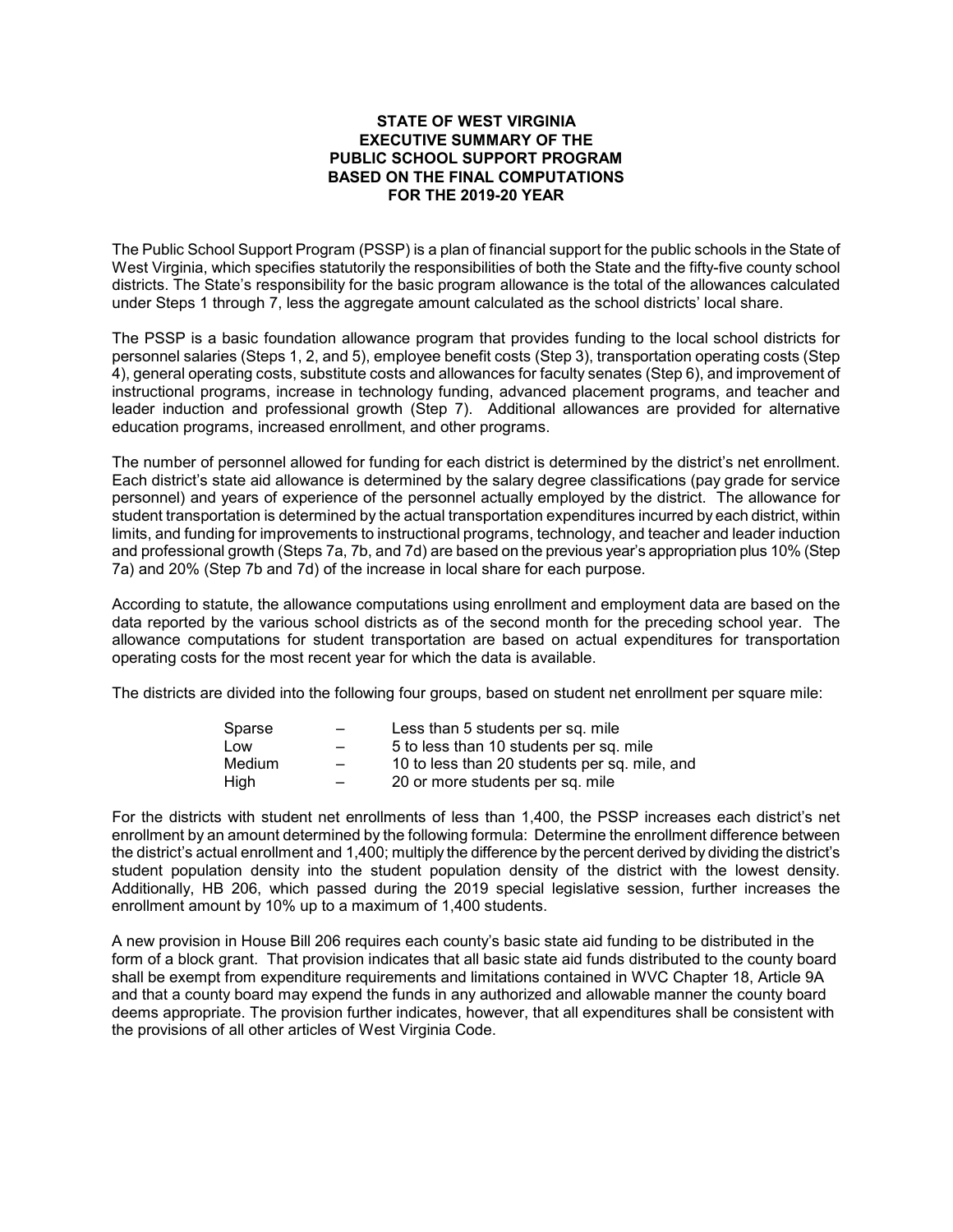A brief description of each step follows:

1. **Foundation Allowance for Professional Educators (WVC §§18-9A-4 and 18-9A-5a):** Step 1 of the PSSP provides to each school district an allowance to pay the annual state minimum salary per degree classification and years of experience and the state supplement amount for professional educators as established by statute: WVC §18A-4-2 sets forth the annual state minimum salary that is to be paid to each teacher per degree classification and years of experience; WVC §18A-4-3 sets forth the annual state salary increment that is to be paid to each principal and assistant principal; and WVC §18A-4-5 authorizes the payment of the state supplement that is to be paid to professional educators

The funding ratios per each 1,000 students in net enrollment for professional educators, based on the district's student population density, are reflected in the following chart. Districts are funded at the number of positions calculated, regardless of the number actually employed. In addition, each school district must maintain a minimum number of professional instructional (PI) personnel or suffer a pro rata reduction in the professional educator allowance. A provision, however, exempts the districts that have an increase in net enrollment from the penalty. The PI requirement is based on a percentage of the lesser of the number of professional educators actually employed or the number funded. The funding ratios for each category are also reflected in the following chart:

Pursuant to WVC §18-9A-4, school districts cannot increase the number of administrative personnel employed above the number which were employed, or for which positions were posted, on June 30, 1990.

**2. Foundation Allowance for Service Personnel (WVC §§18-9A-5 and 18-9A-5a):** Step 2 of the PSSP provides to each school district an allowance to pay the monthly state minimum salary per pay grade and years of experience and the state supplement amount for service personnel as established by statute: WVC §18A-4-8a sets forth the monthly state minimum salary that is to be paid to each service employee and WVC §18A-4-5 authorizes the payment of the state supplement that is to be paid to service personnel.

The funding ratios per each 1,000 students in net enrollment for service personnel, based on the district's student population density, are reflected in the following chart:

| Category | SP    |  |  |
|----------|-------|--|--|
|          |       |  |  |
| Sparse   | 45.68 |  |  |
| Low      | 45.10 |  |  |
| Medium   | 44.53 |  |  |
| High     | 43.97 |  |  |

Districts are funded at the number of positions calculated, regardless of the number actually employed.

**3a. Foundation Allowance for Fixed Charges (WVC §18A-9A-6):** Step 3 of the PSSP provides to each school district an allowance to cover the employer's share of contributions for social security, unemployment compensation and workers' compensation. The allowance for each school district is determined by multiplying the district's total allowance for salaries under Steps 1, 2 and 5 by the following rates: for social security the current rate of 7.65%; for unemployment compensation the rate of .04%; and for workers' compensation the rate which is derived by dividing the total estimated aggregate contribution for workers' compensation by all school districts by the sum of the foundation allowance for professional and service personnel.

The estimated contribution rate for workers' compensation is determined each year by multiplying each school district's allowance for professional and service personnel by the district's effective contribution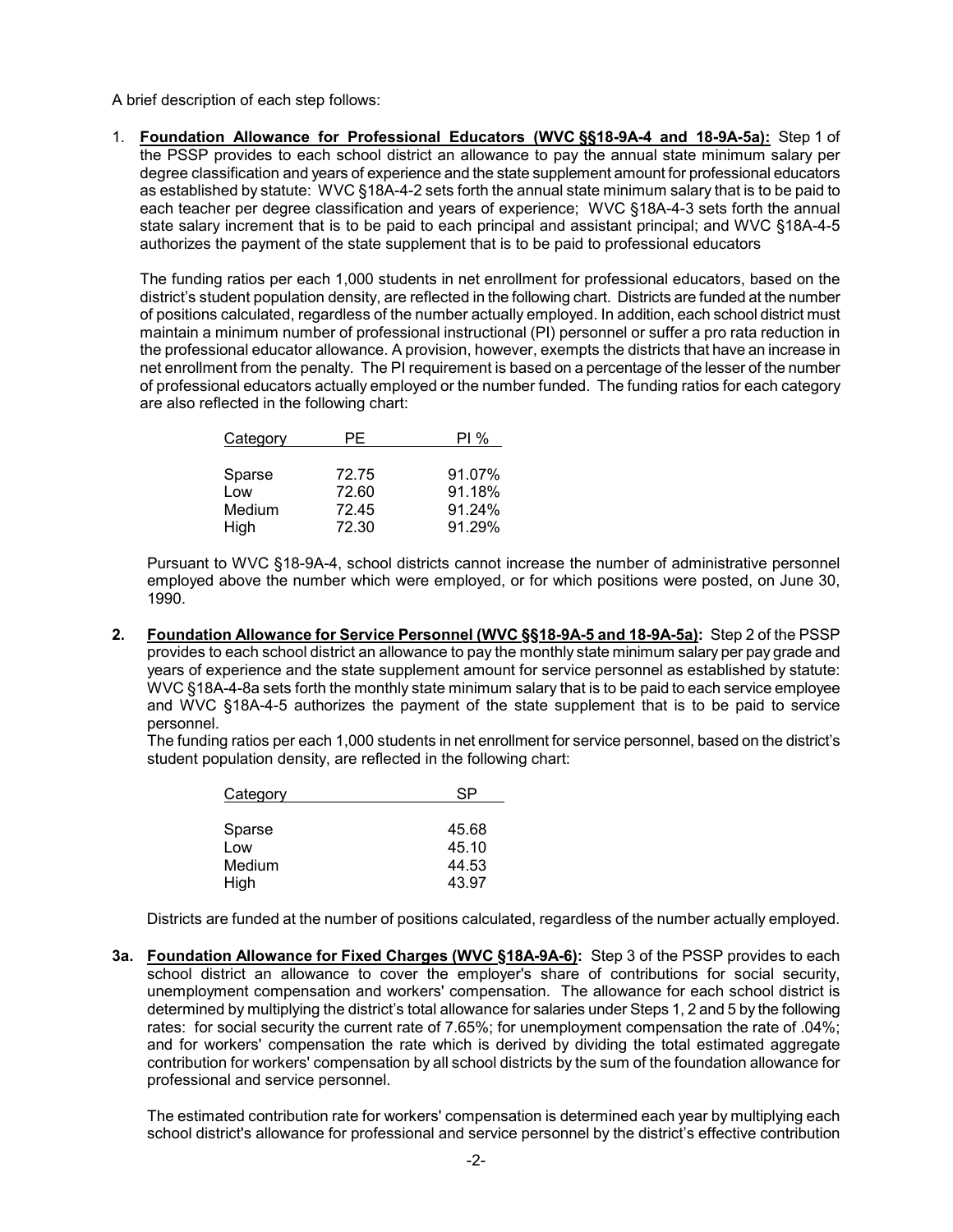rate for all workers' compensation employee categories for the most recent year for which the information is available. The allowance rate for workers' compensation for the 2019-20 year was determined to be 0.82%; therefore, the total allowance rate for social security, unemployment compensation, and workers' compensation for the year has been determined to be 8.51%.

- **3b. Foundation Allowance for Retirement (WVC §§18-9A-6a and 18-9A-6b):** Step 3 also provides an allowance to the teachers' retirement system. The amount of the allowance is the total of the following: (1) The average retirement contribution rate of each county board multiplied by the sum of the basic foundation allowance for salaries; all salary equity appropriations; and such amounts as are paid by the school districts as salary supplements, to the extent that such county supplements are equal to the amount distributed for salary equity among the school districts; and (2) the additional amount estimated to be required to eliminate the unfunded liability by June 30, 2034, such amount to be based on an annual actuarial report to be provided to the Legislature.
- **4. Foundation Allowance for Transportation Costs (WVC §18-9A-7):** Step 4 of the Public School Support Program (PSSP) provides to each school district the sum of the following computations as an allowance for student transportation operating expenses:
	- (a) An allowance for the operations, maintenance and contracted services of student transportation services, exclusive of salaries, based on the following percentages of actual expenditures for such costs, with the county school districts categorized into the four groups indicated below, based on the number of net enrollment students per square mileage of the county:

| Sparse (Less than 5 net students/sq. mile)        | 95.0% of actual expenditures |
|---------------------------------------------------|------------------------------|
| Low (5 to less than 10 net students/sq. mile)     | 92.5% of actual expenditures |
| Medium (10 to less than 20 net students/sq. mile) | 90.0% of actual expenditures |
| High (More than 20 net students/sq. mile)         | 87.5% of actual expenditures |

- (b) An additional allowance of 10% of actual expenditures for that portion of the bus fleet that is using propane or compressed natural gas (CNG) as an alternative fuel;
- (c) An additional allowance of 10% of actual expenditures for operations, maintenance, and contracted services, exclusive of salaries, for that portion of the bus fleet used to transport students to and from multi-county vocational centers;
- (d) 100% of the insurance premium costs on buses, buildings and equipment used in transportation;
- (e) 8.33% of the current replacement value of each school district's school bus fleet plus the remaining replacement value of buses purchased after July 1, 1999 that attain 180,000 miles. In addition, districts that experience an increase in net enrollment may apply for funding for additional buses, with the allowance for additional buses excluded from the allowance limit discussed below; and
- (f) Aid paid to students in lieu of transportation, based on the state average amount paid per pupil.

Each district's allowance is limited to 1/3 above the computed state average allowance per mile multiplied by the total mileage for the district, exclusive of the allowance for the purchase of additional buses.

Prior to the passage of HB 206 during 2019, the funding for the replacement of buses and the purchase of additional buses could only be used for that sole purpose, with the flexibility to spend up to \$200,000 on alternative purposes with the approval of the State Superintendent after consideration of the county's two-year bus defect rate. Because HB 206 provides all state aid funding in the form of a block grant and frees the county boards of education from any expenditure restrictions contained in West Virginia Code Chapter 18, Article 9A, bus replacement funding and funding for additional buses can now be spent on any allowable and authorized purpose deemed appropriate by the county board of education.

**5. Foundation Allowance for Professional Student Support Services (WVC §18-9A-8):** Prior to the passage of HB 206 during the 2019 special legislative session, funding for Step 5 of the PSSP was based on the 2012-13 year and limited to school counselors and school nurses. HB 206 expanded the definition of professional student support personnel to also include professional personnel providing social and emotional support to students and to professional personnel addressing chronic absenteeism.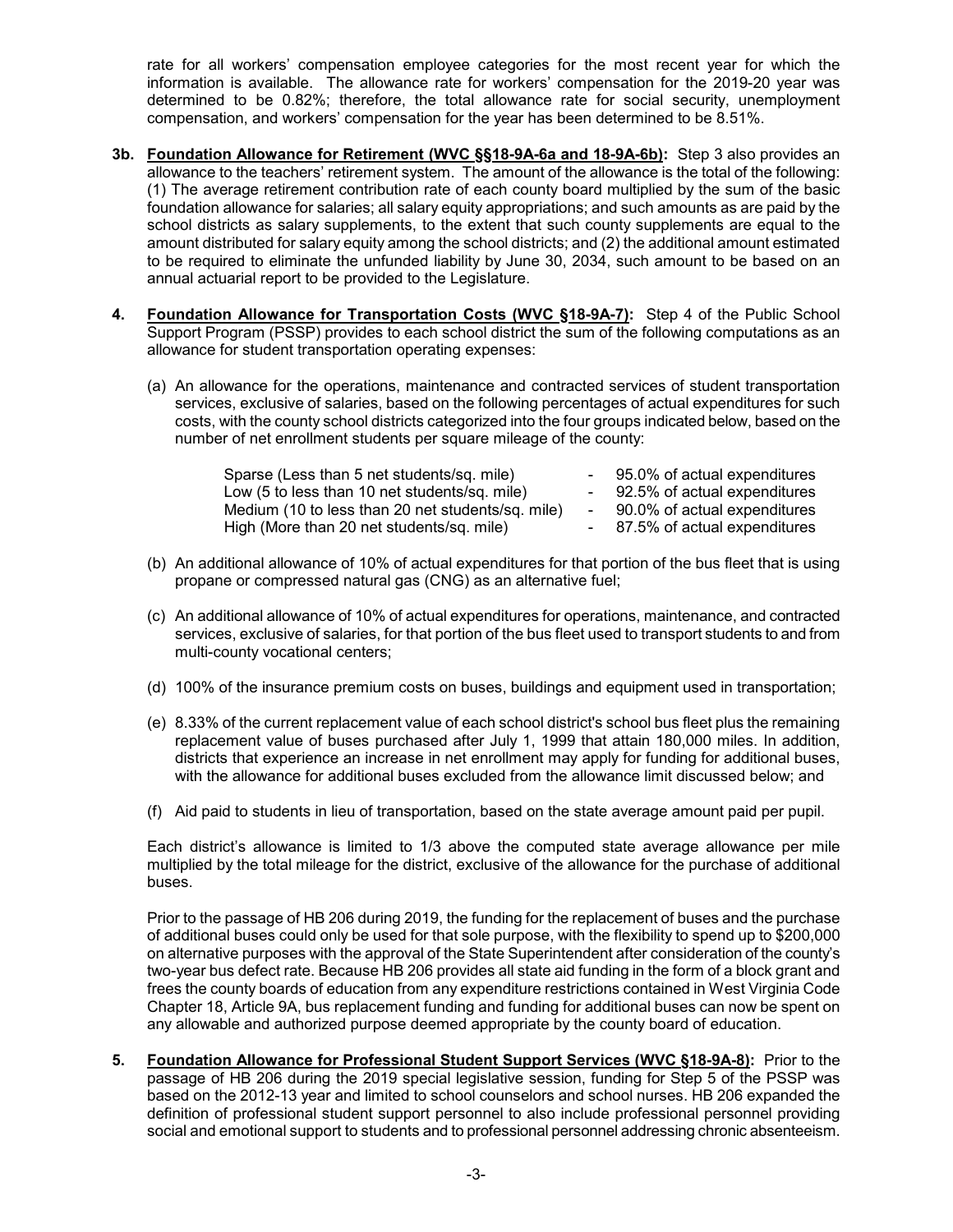In addition, beginning with the 2019-20 funding year, each district will be provided an allowance to pay the annual state minimum salary and the state supplement amount for professional student support personnel at a funding ratio of five positions per each 1,000 students in net enrollment.

- **6. Foundation Allowance for Other Current Expenses, Substitute Salary Costs and Faculty Senates (WVC §18-9A-9):** Step 6 of the PSSP provides an allowance to each school district for other current expenses, substitute salary costs and faculty senates, which is the sum of the following:
	- (a) Previously, 10% of the total allowance for the salary allowances under steps 1, 2 and 5 for current expense. Distribution was made to each district proportionally based on the average of each district's average daily attendance for the preceding year and the district's second month net enrollment.

The Step 6a calculation was modified with the passage of HB 2561, effective for the 2018-19 year and thereafter. The new methodology is based on the average square footage per student and the average operations and maintenance expenditures per square foot. The specific Step 6a calculation is as follows: 1) Actual operations and maintenance expenditures reported by each county are divided by the total reported square footage of school buildings in each county to determine a state average expenditure per square foot for operations and maintenance. 2) The total reported square footage for school buildings in each county is divided by the total net enrollment for each county to calculate a state average square footage per student. 3) Each county's net enrollment is multiplied by the state average expenditure per square foot and the state average square footage per student. 4) Each county's total is then multiplied by 71.25% (increased from 70.25% with the passage of HB 206) to determine the Step 6a allowance.

- (b) For substitute salary costs of professional educators or current expense, 2.5% of the computed allowance for salary allowances under steps 1 and 5; distribution is made to each district proportionally based on the number of professional educators respectively authorized;
- (c) For substitute salary costs of service personnel or current expense, 2.5% of the computed allowance for salaries for service personnel under Step 2; distribution is made to each district proportionally based on the number of service personnel respectively authorized;
- (d) For expenditure by faculty senates for academic materials, supplies and equipment used in instructional programs, \$400 (previously \$200 prior to HB 206) multiplied by the number of professional instructional and student support personnel employed. School districts are required to forward the allowance to each school during the month of September of each year.
- **7a. Foundation Allowance for the Improvement of Instructional Programs (WVC §18-9A-10):** Step 7a of the PSSP provides an allowance to each school district for the improvement of instructional programs. The amount appropriated each year is the amount appropriated for the preceding year plus 10% of the growth in local share. Step 7a funds are to be used to improve instructional programs in accordance to a plan developed by each county board and submitted to the State Board for approval.

Distribution of the amount appropriated is made to the various school districts on the following basis: \$150,000 to each school district with the remaining funds allocated proportionally on the basis of the average of each district's average daily attendance for the preceding year and the district's second month enrollment.

Prior to the passage of HB 206 during 2019, there were various restrictions on Step 7a expenditures. Up to 50% of the total Step 7a funds could be spent on the employment of personnel and up to 25% could be used for alternative purposes. Because HB 206 provides all state aid funding in the form of a block grant and frees the county boards of education from any expenditure restrictions contained in West Virginia Code Chapter 18, Article 9A, Step 7a funding can now be spent on any allowable and authorized purpose deemed appropriate by the county board of education.

**7b. Foundation Allowance for the Improvement of Instructional Technology (WVC §18-9A-10):** Step 7b provides an allowance for the improvement of instructional technology. The amount appropriated each year is the amount appropriated for the preceding year plus 20% of the growth in local share. Step 7b funds are to be used to improve instructional technology in accordance with the county and schools' strategic plans. These funds are in addition to the funds specifically appropriated for Tools to Schools by the Legislature.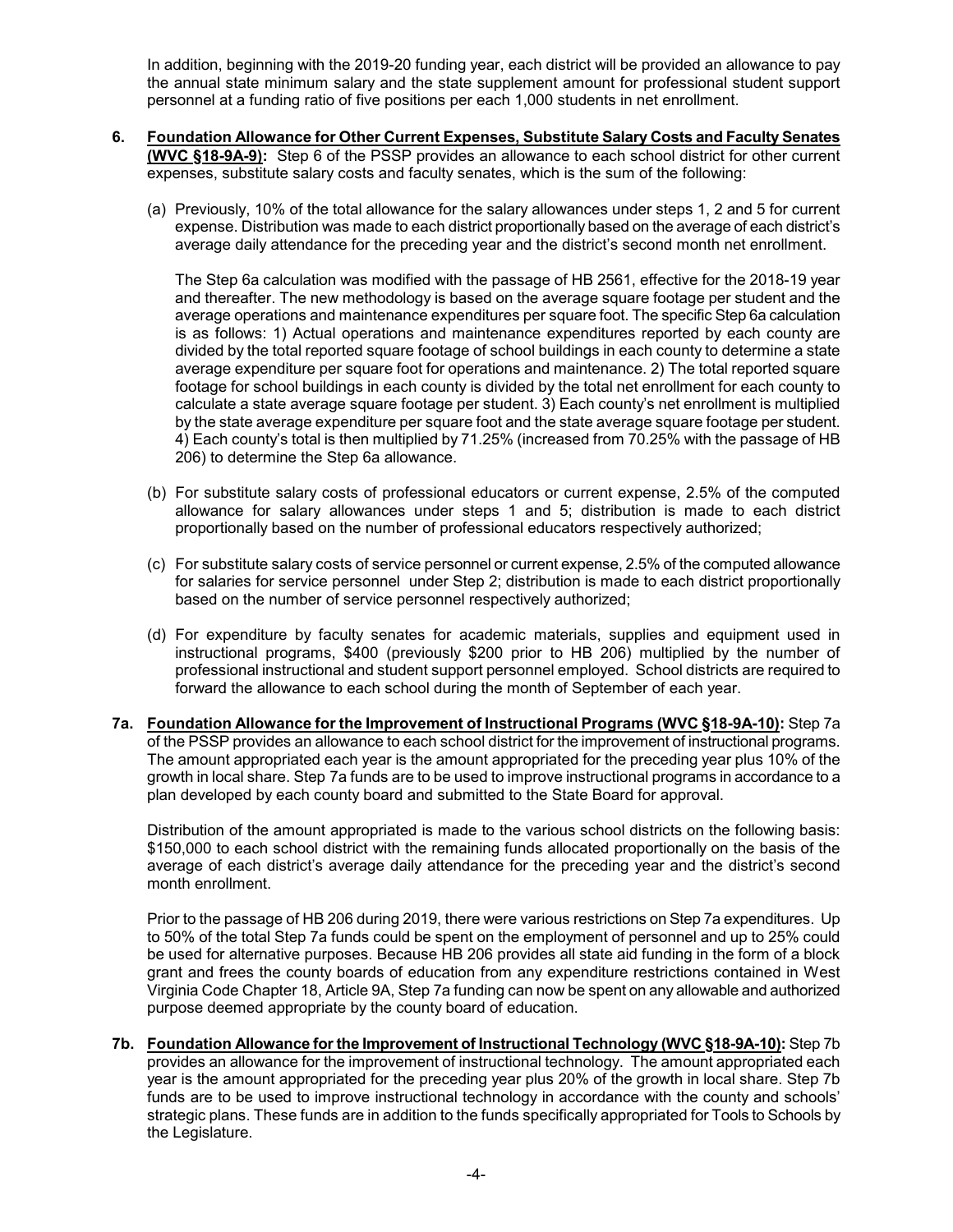Distribution of the amount appropriated is made to the various school districts on the following basis: \$30,000 to each school district with the remaining funds allocated proportionally on the basis of the average of each district's average daily attendance for the preceding year and the district's second month enrollment.

Prior to the passage of HB 206 during 2019, there were various restrictions on Step 7b expenditures. The funds could be used for the employment of Technology Systems Specialists (TSS), and up to 50% could be used for alternative purposes. Because HB 206 provides all state aid funding in the form of a block grant and frees the county boards of education from any expenditure restrictions contained in West Virginia Code Chapter 18, Article 9A, Step 7b funding can now be spent on any allowable and authorized purpose deemed appropriate by the county board of education.

- **7c. Foundation Allowance for Advanced Placement, Dual Credit, and International Baccalaureate Programs (WVC §18-9A-10):** Step 7c provides an allowance for students enrolled in advance placement, dual credit, and international baccalaureate courses, based on one percent (1%) of the state average per pupil state aid multiplied by the number of students enrolled in such courses in each district.
- **7d. Foundation Allowance for Comprehensive Systems for Teacher and Leader Induction and Professional Growth (WVC §18-9A-10):** During the 2018 legislation session, HB 4619 created a new step under the PSSP effective for the 2019-20 school year to support county-level implementation of comprehensive systems for teacher and leader induction and professional growth. The amount appropriated for this purpose will be the amount appropriated in the immediately preceding school year plus 20% of the growth in local share. This new step of the funding formula will replace the current separate line-item appropriations for teacher and principal mentorships.

The amount appropriated shall be distributed to the counties in a manner established by the State Board, via Policy 5500, which takes into account the following factors:

- a. The number of full-time equivalent teachers employed by the county with zero years of experience
- b. The total number of full-time equivalent teachers employed by the county with one through three years of experience
- c. The number of full-time equivalent principals, assistant principals and vocational administrators employed by the county who are in their first or second year of employment as a principal, assistant principal or vocational administrator
- d. The number of full-time equivalent principals, assistant principals and vocational administrators employed by the county who are in their first year in an assignment at a school with a programmatic level in which they have not previously served as a principal, assistant principal or vocational administrator
- e. Needs identified in the strategic plans for continuous improvement of schools and school systems including those identified through the performance evaluations of professional personnel

HB 4619 indicates that no county may receive an allocation that is less than the county's total 2016-17 allocation from the Teacher Mentor and Principals Mentorship appropriations from the West Virginia Department of Education.

- **7e. Foundation Allowance for Debt Service (WVC §18-9A-10):** Step 7e (formerly Step 7d prior to the passage of HB 4619 during the 2018 legislative session) provides to the School Building Authority the amount of funds required to meet debt service requirements on revenue bonds issued by the authority prior to January 1, 1994. Because all of the debt service requirements will be met as of June 30, 2018, statute requires \$24 million to be deposited into the School Construction Fund annually.
- **8. Total Basic Foundation Allowance (WVC §18-9A-3):** The total basic foundation program allowance is the sum of the above seven allowances. The basic program allowance includes both the State's share and the local districts' share.
- **9. Local Share (WVC §18-9A-11):** Local share is a computation of each school district's projected regular levy property tax collections for the year. Projected excess levy tax collections are not included.

Local share is computed by multiplying the taxable assessed valuation of all property in the district for the current fiscal year as certified by the county assessor by 85% (previously 90% prior to HB 206) of the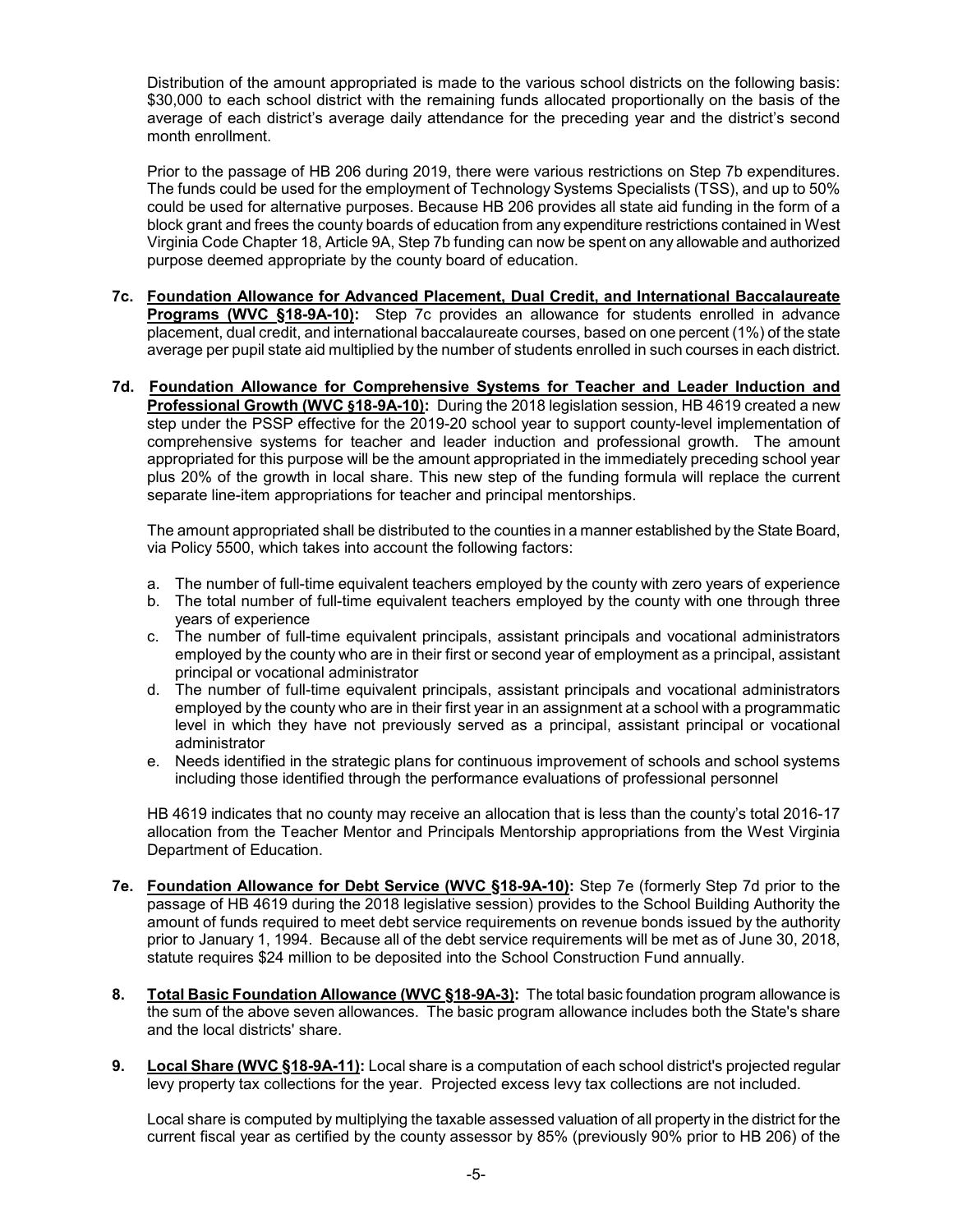regular levy rates for the year as set by the Legislature and then deducting four percent (4%) as an allowance for discounts, exonerations, delinquencies, and reducing the amount further by the amount that is to be paid to the Assessor's Valuation Fund. For the preliminary local share calculations prepared each December, the local share calculations are based on estimates provided by the West Virginia State Tax Department since the certificates of valuation from the county assessors are not yet available.

The projected levy rates used for calculating local share for the year are: For Class I property - 19.40¢ per \$100 assessed valuation; for Class II property – 38.80¢ per \$100 assessed valuation; and for classes III and IV property – 77.60  $\phi$  per \$100 assessed valuation.

In addition, according to WVC §11-8-6f(c), in any school district in which tax increment financing is in effect pursuant to the provisions of WVC §7-11B-1 et seq., the assessed valuation used for the local share calculation is the base assessed valuation of the property located within the project area in the year the project was initiated.

Furthermore, for the school districts that are designated as a "growth county" and have by resolution elected to participate in the Growth County School Facilities Act established by WVC §11-8-6f(d), the estimated revenues from application of the regular school board levy rate to the taxable assessed valuation of new property and improvements to property is subtracted from the local share calculation.

As discussed in the paragraphs for Step 7, 10% of the growth in local share from the previous year is dedicated for the allowance for the improvement of instructional programs (Step 7a), 20% is dedicated for the improvement of instructional technology (Step 7b), and another 20% is dedicated for teacher and leader induction and professional growth (Step 7d).

The total local share calculated for each school district is subtracted from the total basic foundation allowance to determine the State's share that is appropriated.

**10. State Aid Allowance Allocated to each School District (WVC §18-9A-12):** The amount of the basic foundation program allowance allocated to each school district is the total of the amounts calculated in Steps 1 through 7, excluding the amounts for the School Building Authority and retirement, less the amount calculated for local share.

WVC §18-9A-12 provides that the allocation for each school district is to be adjusted in the following circumstances where the calculated local share is not reflective of local funds available to the school district, provided that funds are appropriated for this purpose:

- (1) In instances where a district is under a final court order to refund or credit property taxes paid in prior years;
- (2) In instances where a district is collecting taxes based on an assessed value which is less than that determined by the state tax commissioner in the most recent published survey or property valuation due to an error; and
- (3) In instances where a district is unable to collect property taxes from a taxpayer during the pendency of any court proceedings. Property taxes collected later upon completion of such court proceedings must be reimbursed to the State.

In addition, the amount of the basic foundation allowance allocated to each district is to be reduced by any payments or contributions received by a district in lieu of property taxes.

It should be noted that, historically up through the 2015-16 year, state aid was not reduced as a result of payments received by a school district in lieu of taxes nor has any additional funding been appropriated in general for the purposes discussed above since the statute was enacted; however, funds have been appropriated by the Legislature to correct state aid allowances as the result of assessment errors on a case by case basis. However, beginning with the 2016-17 year, the state aid adjustments for payments in lieu of property taxes and the specific reasons listed above were included in the budget bill approved by the Legislature. It is anticipated that the adjustments will continue to be included in future state aid appropriations.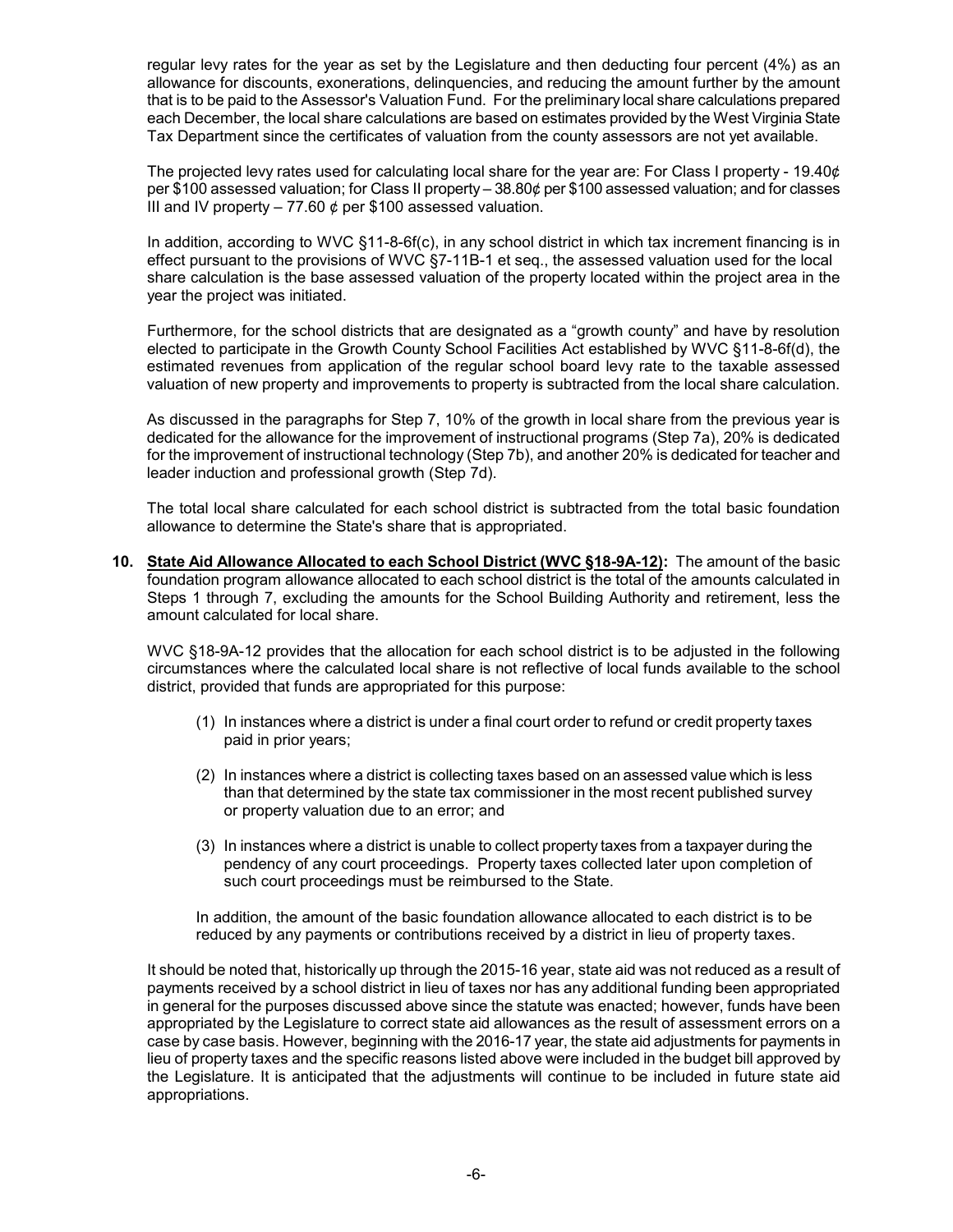## **11. Other Allowances:**

**a. Allowance for County Transfers (WVC §18-9A-14):** Under the PSSP, an allowance is provided for county school districts that agree to transfer students to another school district pursuant to an agreement approved by the State Board, provided that funds are appropriated for this purpose.

The allowance for the year in which the transfer occurs is to be 100% of amount in the agreement, not to exceed the district's per pupil state aid allocation; the allowance in the first year after the transfer occurs is to be 50% of the amount in the agreement; and the allowance for the second year is to be 25%. A provision states that if professional or service personnel obtain fulltime employment pursuant to WVC §18-9A-8i, the allowance is to be reduced by an appropriate amount.

**b. Allowance for Increased Enrollment (WVC §18-9A-15):** Each school district which has an increase in net enrollment is to receive an allocation equal to the district's increase in net enrollment over the previous year multiplied by each district's average per pupil state aid. Sixty percent (60%) of the funds appropriated for this purpose are to be distributed by September 1<sup>st</sup> of the year in which the enrollment increase occurs and the balance is to be distributed by December 31 of that year. If the funds appropriated for this purpose are not sufficient to provide full funding, each district's allocation is to be reduced proportionally and a supplemental appropriation is to be requested.

In addition, to help offset the budgetary impact of extraordinary and sustained increases in net enrollment in a county whose most recent three-year average growth in second month net enrollment is 2% or more, the county boards are to receive one-fourth of the state average per pupil state aid multiplied by the increase in the county's second month net enrollment in the latest year.

- **c. Allowance for Alternative Education Programs (WVC §18-9A-21):** The allowance for alternative education programs in the PSSP is \$18 per net enrollment student. The total funds are distributed proportionally to each district on the basis of net enrollment.
- **d. Allowance for Limited English Proficiency Programs (WVC §18-9A-22):** The PSSP includes a provision that provides supplemental funding for programs for Limited English Proficient students where the cost of the program in a particular district exceeds the district's capacity to provide the program with the funds that the district has available. The statute does not require any specific amount of funding to be appropriated, but any funds so appropriated in any year must be distributed to the various districts in a manner that takes into account the varying proficiency levels of the students and the capacity of the district to deliver the needed programs. Districts are required to apply for the funds that are available in accordance with the provisions contained in State Board policy.
- **e. Allowance for the Public Employees Insurance Fund (WVC §§5-16-18 and 18-9A-24):** The PSSP provides an allowance for the Public Employees Insurance Fund. The total allowance is based on an average premium rate for all school district employees, as established by the PEIA Finance Board, multiplied by the number of personnel allowed for funding under the Public School Support Program. The average premium rate includes a proportionate share of the retirees' subsidy established by the finance board and the difference, if any, between the previous year's actual premium costs and the previous year's appropriation, if the actual costs were greater than the appropriation.

The estimated average premium rate used for the 2019-20 year was \$616.95 per month.

## **12. Allowance for the Education of Exceptional Children (WVC §18-20-5):**

Although not a part of the Public School Support Program, a provision is included in WVC §18-20-5 that requires the State to make an appropriation to the Department of Education to be distributed to the county boards in accordance with State Board Policy to support children with high acuity needs that exceed the capacity of the school district to provide with available funds. Each county board is required to apply to the State Superintendent for receipt of this funding in a manner set forth by the State Superintendent that assesses and takes into account varying acuity levels of the exceptional students.